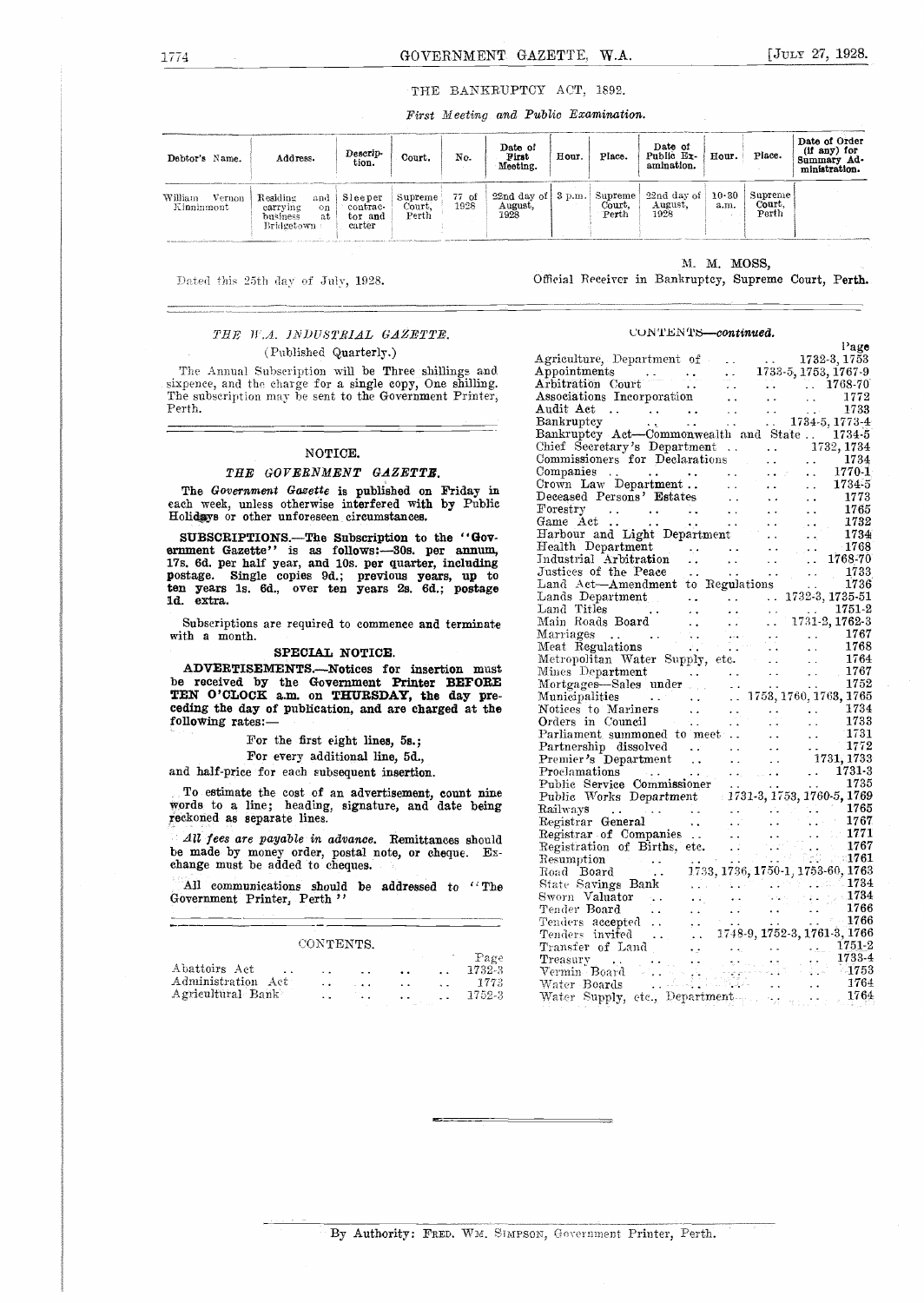

# Government Gazette

## PERTH, FRIDAY, 27 JULY 1928 No. 36

© STATE OF WESTERN AUSTRALIA

### **CONTENTS**

Abattoirs Act Administration Act Agricultural Bank Agriculture, Department of Appointments Arbitration Court Associations Incorporation Audit Act Bankruptcy Bankruptcy Act—Commonwealth and State Chief Secretary's Department Commissioners for Declarations Companies Crown Law Department Deceased Persons' Estates Forestry Game Act Harbour and Light Department Health Department Industrial Arbitration Justices of the Peace Land Act—Amendment to Regulations Lands Department Land Titles Main Roads Board Marriages Meat Regulations Metropolitan Water Supply, etc. Mines Department Mortgages—Sales under Municipalities Notices to Mariners Orders in Council Parliament summoned to meet Partnership dissolved Premier's Department Proclamations Public Service Commissioner Public Works Department Railways Registrar General